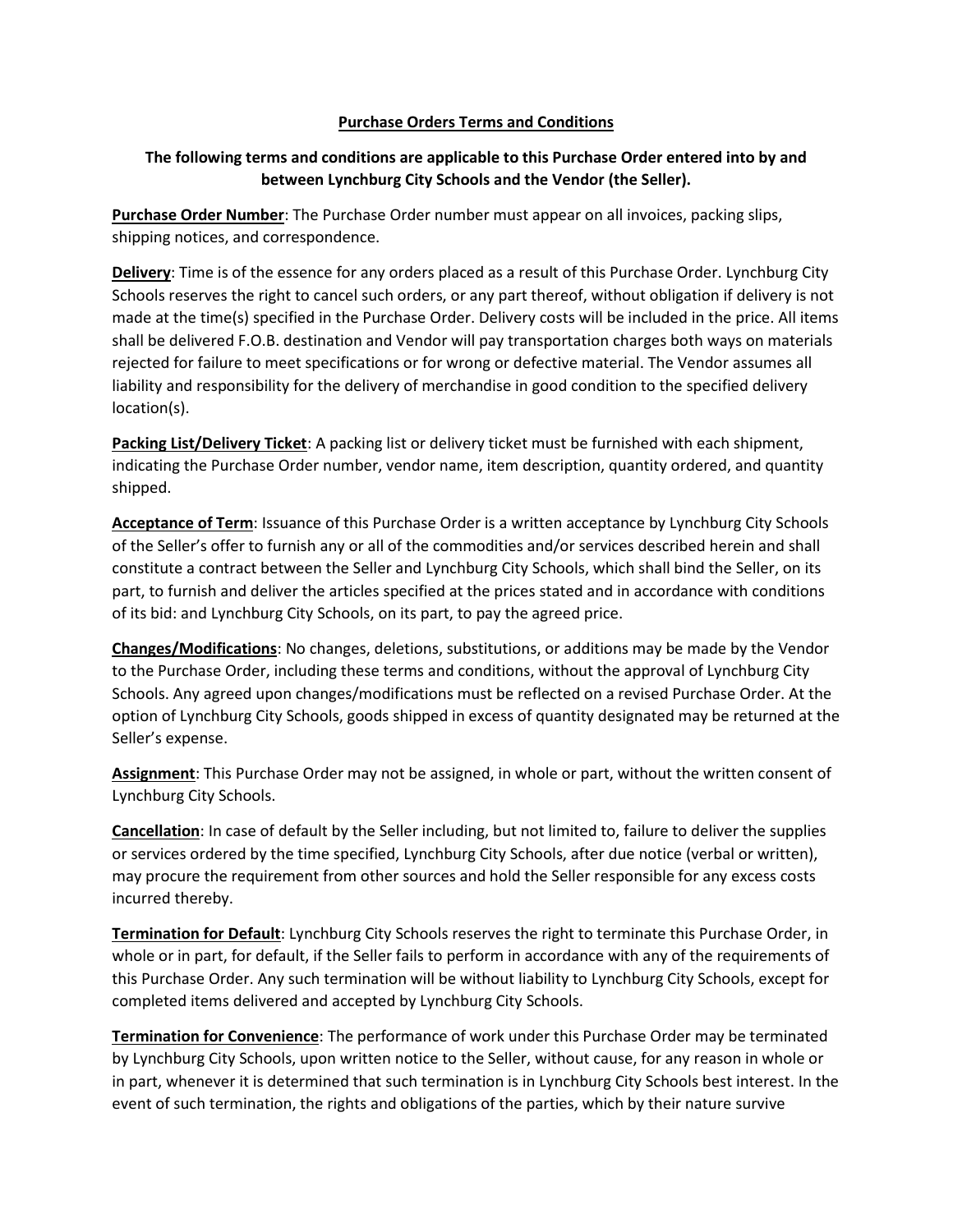termination, shall remain in full force and effect after termination. In the event of such termination, the Seller shall be paid for services rendered and approved up to date of termination. The Seller may submit any termination claim within 60 (sixty) days after receipt of notice of termination.

**Insurance**: Seller shall maintain insurance coverage as required by Lynchburg City Schools, adding Lynchburg City Schools as additionally insured. Failure to maintain insurance as required will result in immediate termination of this Purchase Order.

**Vendor Licensing, Registration, and Certification**: Vendor certifies that is has in effect all licenses, certifications and classifications necessary to perform the work included in this Purchase Order in accordance with Title 54.1 of the Code of Virginia and in accordance with the laws, rules, and regulations of the Commonwealth of Virginia, Department for Professional and Occupational Regulation, or such other regulatory as may be applicable. If this certification is not correct, this Purchase Order is invalid and Lynchburg City Schools shall be responsible for no payment regardless of the degree of performance by Vendor.

**Compliance with Laws**: The Seller shall comply with all federal, state, and local laws and ordinances, applicable to this Purchase Order, whether currently in force of subsequently adopted.

**Publicity**: The Seller shall not publish relating or use any advertising, sales promotion or other publicity relating to any service furnished by the Seller, wherein Lynchburg City Schools name is used directly, or may be inferred or implied, without the prior written consent of Lynchburg City Schools.

**Shipping**: Goods or services delivered under this Purchase Order shall be by F.O.B. destination unless explicitly modified by provisions of language in the body of the Purchase Order.

**Payment Terms**: By accepting this Purchase Order, the Seller agrees that payment terms shall be Net 30 days, unless otherwise stated. Payment will be made in accordance with Lynchburg City Schools policies and procedures.

**Invoicing**: All invoices shall be sent to the Lynchburg City Schools Finance Department, 915 Court Street, Lynchburg, Virginia 24504 or emailed to[: accountspayable@lcsedu.net](mailto:accountspayable@lcsedu.net) The Purchase Order number issued by the Division must be referenced on all invoices, packages, or correspondence. An original invoice should be submitted immediately upon completion of the shipment or no more than every 30 days of performance. Never include on one invoice goods furnished on two or more Purchase Orders. Each Purchase Order must be invoiced separately.

**Tax Exemption**: Lynchburg City Schools is exempt from Federal and State taxes for tangible personal property and certain services. The Seller does not become exempt from paying sales tax to its suppliers solely by reason of doing business with Lynchburg City Schools. The Seller is not authorized to use Lynchburg City Schools Tax Exemption number in acquiring any materials.

**Inspection/Warranty, Patent and Trade Mark**: All goods, material and work covered by this Purchase Order shall conform to the specifications, drawings, samples, or other descriptions furnished by Lynchburg City Schools, and shall be merchantable, of good material and workmanship, and free from defect. The Seller warrants good title and freedom for encumbrances, and warrants against infringement.